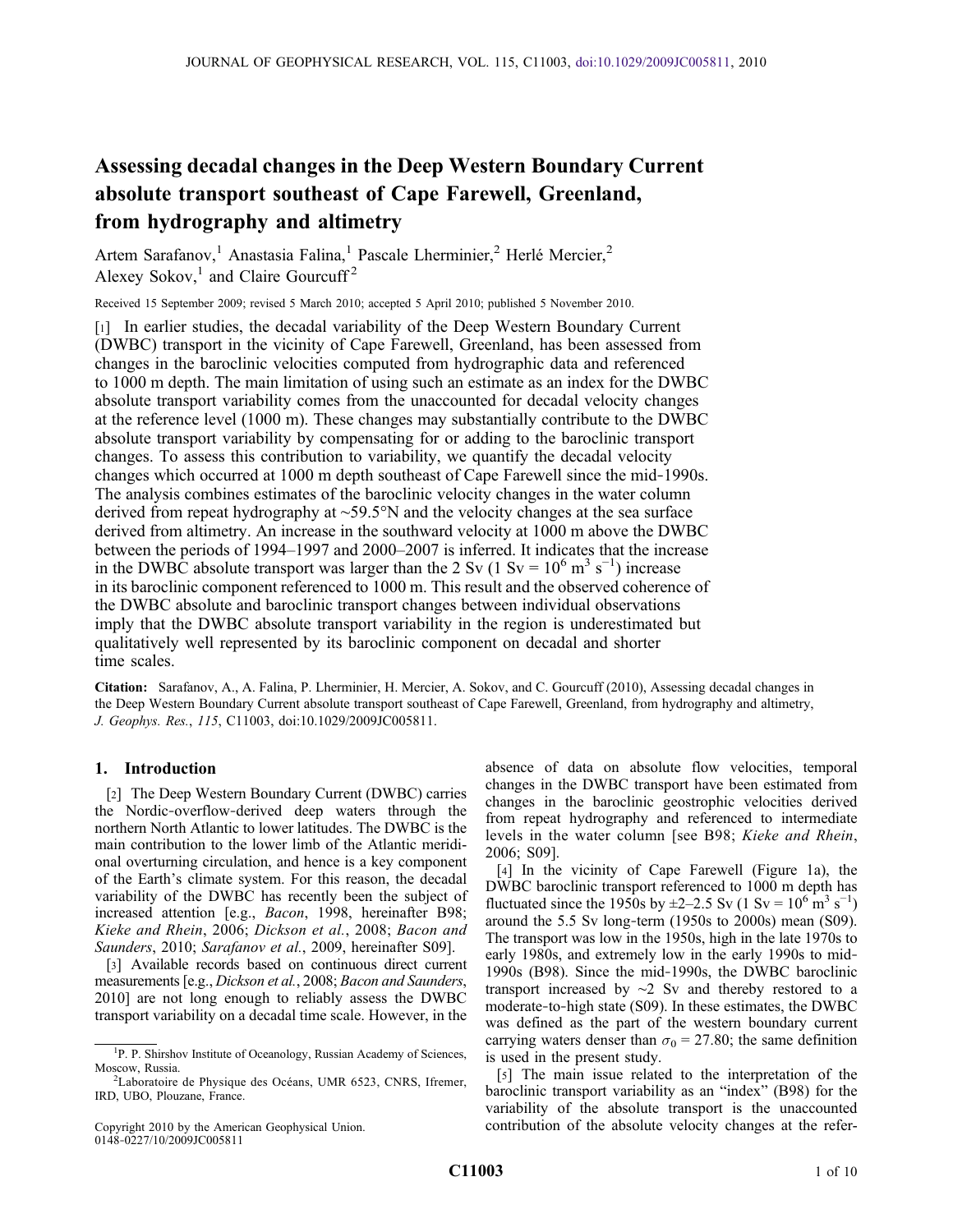

**Figure 1.** (a) Locations of the 18 CTD sections  $(59^{\circ}N-60^{\circ}N, 1991-2007)$  across the DWBC and the weekly altimetry data (1992–2007) grid points above the DWBC (∼59.5°N, 37°W–42°W) in the southern Irminger Sea. Table 1 lists the hydrographic cruises. (b) The 1991–2007 mean zonally accumulated baroclinic transport (referenced to 1000 m depth) of the deep waters ( $\sigma_0$  > 27.80), indicating a mean southward DWBC baroclinic flow of ∼5 Sv within the 37°W–42°W longitude range and a weak northward baroclinic flow east of 37°W. The mean transport is computed using the estimates by S09 (see Figure 1b in S09). The light green envelope in Figure 1b shows the standard errors (uncertainties) of the means.

ence level. These changes, being "hidden to hydrography" [Dickson et al., 2008], cannot be assessed unless additional information is available. For the DWBC at Cape Farewell, nearly a half of the absolute transport is unaccounted for by the baroclinic transport referenced to 1000 m [e.g., Holliday et al., 2009]. The unaccounted transport variability associated with velocity changes at the reference level may therefore substantially contribute to the variability of the DWBC absolute transport by either compensating for or adding to the baroclinic transport changes. Using baroclinic‐transport decadal changes as an index for decadal changes in the absolute transport is thus strongly limited by the assumption that velocities at the reference level either do not substantially fluctuate on a decadal time scale or fluctuate coherently with the referenced velocities of the deep water flow. This is not necessarily so, especially since the mid‐1990s, when the increase in the DWBC baroclinic transport was accompanied by a weakening of the subpolar gyre [Häkkinen and Rhines, 2004, 2009]. There are indications that the decline of the sea surface circulation evidently documented from altimetry data might have locally affected the intermediate levels [Häkkinen and Rhines, 2004]. In the Irminger Sea, the East Greenland/Irminger Current (the northern limb of the gyre), which flows southwestward above the DWBC, weakened at the surface [see Häkkinen and Rhines, 2004, Figure 2]. If the gyre weakening "penetrated" down to the intermediate layer, the southwestward velocities at 1000 m depth, used as a reference

level by B98 and S09, have declined since the mid‐1990s, thereby compensating for the increase in the DWBC transport referenced to this level.

[6] The aim of this study is to examine whether this compensation occurred or the DWBC absolute transport in the southwestern Irminger Sea has increased since the mid‐ 1990s, as suggested by the 2 Sv increase in the DWBC baroclinic transport referenced to 1000 m (S09). This examination will be done by quantifying the velocity changes at 1000 m above the DWBC southeast of Cape Farewell between the mid‐1990s (1994–1997) and the 2000s (2000–2007). The sign and magnitude of these changes will, if significant, quantify the DWBC transport change that is unaccounted for by the baroclinic transport estimates of S09.

[7] To perform this analysis, data on actual velocity variability at some depth in the water column are required along with hydrography‐derived velocity shears. Although there are no sufficiently long mooring records for the region, velocity variability at the sea surface has been available since 1992 from satellite altimetry.

[8] The idea is to "extract" the unknown velocity changes at the reference level from changes in both the altimetry‐ derived sea surface velocities and the velocity shears derived from hydrographic data. More specifically, we assess the mid‐1990s to 2000s velocity changes at 1000 m depth above the DWBC at ∼59.5°N, 37°W–42°W (Figure 1) as the difference between changes in the sea surface velocities derived from altimetry and changes in the sea surface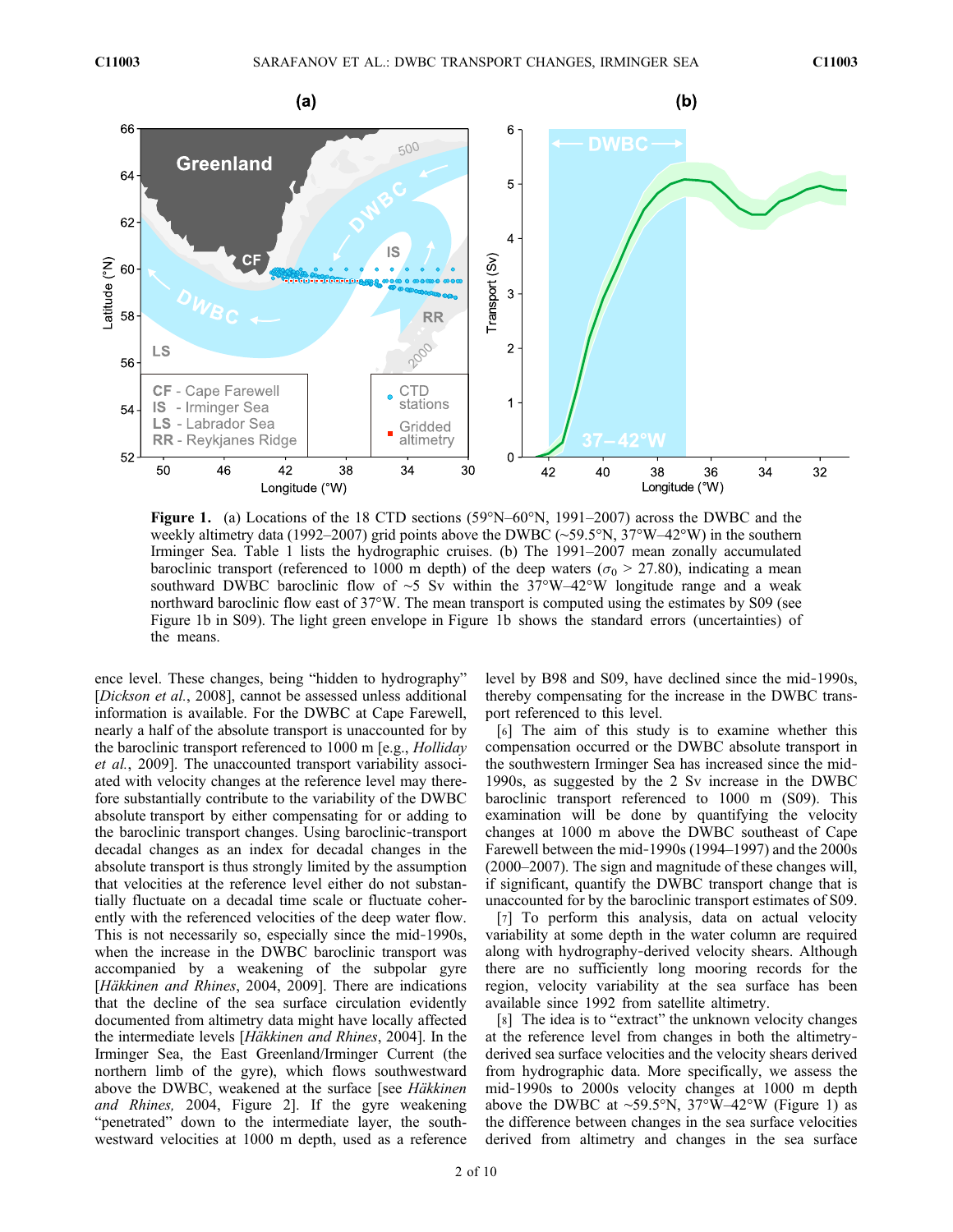

Figure 2. (a) The 1978–2006 anomalies of the DWBC absolute and baroclinic transports southeast of Cape Farwell, as obtained from hydrographic observations combined with direct current measurements for the absolute transports. Anomalies are given in percent of the means as calculated from the five transport values: 9.2 Sv for the DWBC absolute transport and 5.7 Sv for the baroclinic one. Based on the values reported by B98 (1978 and 1991) and S09 (2002–2006); baroclinic transports are referenced to 1000 m depth. The 2002–2006 absolute transport values were obtained with a least squares inverse model that uses direct current measurements to adjust the hydrography-derived baroclinic velocity profiles [see Lherminier et al., 2007]. (b) The 1978–2006 DWBC absolute and baroclinic transport anomalies shown in Figure 2a plotted against each other.

baroclinic velocities (referenced to zero at 1000 m) computed from the hydrographic data used earlier by S09. The results are discussed in the general context of whether the DWBC baroclinic transport variability is a suitable index for the DWBC absolute transport variability at Cape Farewell.

# 2. Observed Coherence of the DWBC Baroclinic and Absolute Transport Changes

[9] A few arguments supporting the suggestion that the baroclinic transport  $(T_{BC})$  variability is representative for the absolute transport  $(T_{\rm ABS})$  variability for the DWBC at Cape Farewell have been put forward (B98, S09). On the basis of the absolute and baroclinic transport estimates from two surveys carried out in April 1978 (R/V Hudson) and August 1991 (R/V Charles Darwin), B98 concluded that both the absolute and baroclinic transports of the DWBC evidently decreased between the two observations. Similarly, S09 reported on the coherent behaviors of the DWBC  $T_{\rm ABS}$ and  $T_{BC}$  between the three occupations of the Ovide section (2002, 2004, and 2006).

[10] The qualitative consistency of the DWBC  $T_{\rm ABS}$  and  $T<sub>BC</sub>$  variability between the above five individual observations (1978, 1991, 2002, 2004, and 2006) is evident from Figure 2, where the 1978–2006 DWBC  $T_{\text{ABS}}$  and  $T_{\text{BC}}$ anomalies are shown as a percent of the corresponding mean transport values. Quantitatively for the five observations, the mean DWBC  $T_{BC}$  (5.7 Sv, close to the 5.5 Sv estimated by

S09 for the 1950s to 2000s mean T<sub>BC</sub>) constitutes ~60% of the mean  $T_{\rm ABS}$  (9.2 Sv). The  $T_{\rm BC}$  variability measured by the standard deviation from the mean (1.2 Sv) accounts for half (52%) of the  $T_{\rm ABS}$  variability (2.3 Sv). The DWBC  $T_{\rm ABS}$  and  $T_{\rm BC}$  relative changes ( $\pm 25\%$  and  $\pm 22\%$  of the mean  $T_{\text{ABS}}$  and  $T_{\text{BC}}$ , respectively) are close to each other.

[11] The fact that the observed DWBC TABS changes are of the same sign but on average twice as large as the  $T_{BC}$ changes means that the DWBC transport changes caused by velocity changes at the reference level (1000 m) add to the  $T<sub>BC</sub>$  changes and do not compensate for them. This means that the changes in the mean (averaged across the DWBC) velocity at 1000 m depth above the DWBC are of the same sign and about the same magnitude as the changes in the DWBC mean (averaged over the current) baroclinic velocity referenced to 1000 m.

[12] Though the above arguments apply for the observed transport variability shown in Figure 2, they cannot be extrapolated with confidence to the transport changes on a decadal time scale (i.e., to the decadal trends). Indeed, one cannot exclude the possibility that, while showing similar changes between consecutive synoptic states,  $T_{\rm ABS}$  and  $T_{\rm BC}$ have different long-term behaviors. The decadal signals reported for the DWBC  $T_{BC}$  at Cape Farewell (B98, S09) might be a feature of the  $T_{BC}$  only if compensated for by an "opposite" decadal variability of the velocity at the reference level. This compensation might appear unlikely, particularly given the apparent consistency of the observed  $T_{\rm ABS}$  and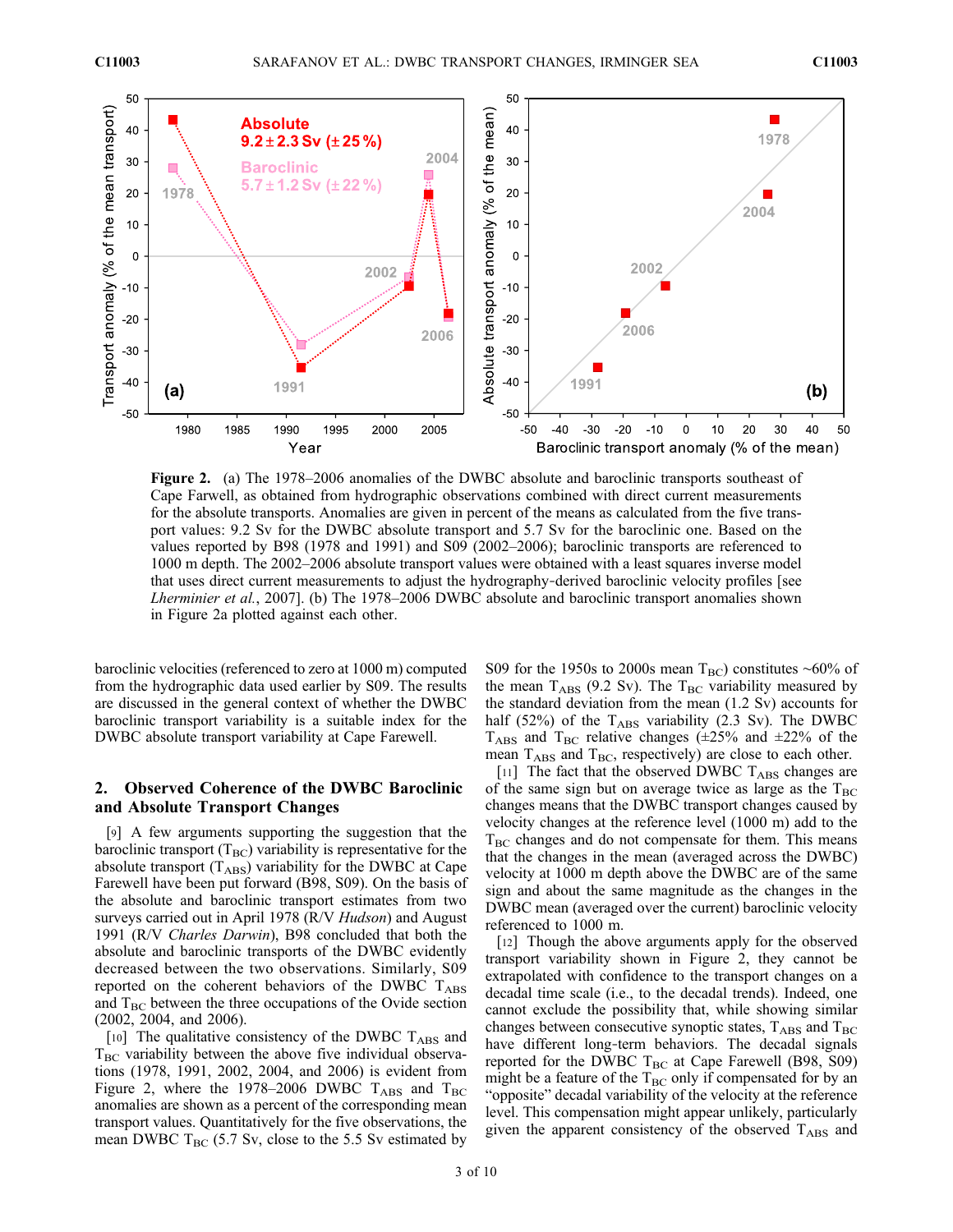Table 1. Hydrographic Cruises

| Month and Year | Research Vessel           | Cruise   |
|----------------|---------------------------|----------|
| Aug 1991       | Charles Darwin            | 62       |
| Sep 1991       | Meteor                    | 18       |
| Sep 1992       | Valdivia                  | 129      |
| Nov 1994       | Meteor                    | 30       |
| Jun 1995       | Valdivia                  | 152      |
| Sep 1996       | Valdivia                  | 162/2    |
| Oct 1997       | Professor Shtokman        | 36       |
| Oct 2000       | Pelagia                   | 169      |
| Jun 2002       | <b>Thalassa</b>           | Ovide-02 |
| Aug 2002       | Akademik Mstislav Keldysh | 48       |
| Sep 2003       | Pelagia                   | 216      |
| Jun 2004       | Akademik Ioffe            | 15       |
| Jun 2004       | Thalassa                  | Ovide-04 |
| Jun 2005       | Akademik Ioffe            | 18       |
| Sep 2005       | Pelagia                   | 240      |
| Jun 2006       | Maria S. Merian           | Ovide-06 |
| Jul 2006       | Akademik Ioffe            | 21       |
| Jul 2007       | Akademik Ioffe            | 23       |

 $T<sub>BC</sub>$  changes, but, once again, it cannot be discarded without careful examination. Below we examine the probability of such a compensation for the case of the DWBC  $T_{BC}$ increase since the mid‐1990s (S09) using altimetry data, which allow us to extend the comparison of the DWBC  $T_{BC}$ and  $T_{\rm ABS}$  changes to the decadal time scale.

## 3. Data and Method

[13] Data of two types are used in this study: (1) shipboard, full-depth conductivity-temperature-depth (CTD) casts and (2) satellite altimetry measurements. The CTD data collected in 1991–2007 in the southern Irminger Sea are from nearly colocated repeat sections running from Cape Farewell eastward and crossing the DWBC at ∼59.5°N: the A1E line (1991–1997), the 59.5°N–60°N section (1997– 2007), the Ovide section (2002–2006), and the AR7E section occupied on board the R/V *Pelagia* (2000–2005) (see Figure 1a and Table 1). This set of CTD sections is the same as in S09, except for the omission of the R/V Discovery section (August 1997) because of its different location and orientation (slanted section in Figure 1a by S09). The altimetry data are the 1992–2007 sea surface height anomalies from the weekly AVISO 1/3° gridded topography.

[14] On the basis of the CTD data, the full depth profiles of the baroclinic velocity (geostrophic velocities adjusted to zero at 1000 m depth) for each pair of adjacent stations were computed for all sections. The 59.5°N–60°N repeat section is strictly zonal and thus the geostrophic velocities obtained from these data represent the meridional velocity component. The other sections, being designed to cross the Greenland slope and the boundary currents at nearly a right angle, are slanted clockwise from the zonal direction by ~10° ( $\pi$ /18). Since the boundary currents in the region have a westward component (i.e., the currents are not strictly meridional), geostrophic velocities derived from the slanted sections are assumed to be somewhat higher, on average, than velocities in the zonal sections. Therefore, to make the velocities derived from the slanted sections thoroughly comparable with those derived from the 59.5°N–60°N data (i.e., to extract the meridional velocity component), the former were multiplied by cos  $(\pi/18) = 0.985$ , i.e., reduced by 1.5%.

Note that this "tiny" correction for the section orientation is negligible compared to the uncertainties discussed below and the correction does not significantly influence the results.

[15] On the basis of AVISO weekly sea surface height anomaly data, the meridional sea surface velocity anomalies at ∼59.5°N above the DWBC (37°W–42°W, Figure 1) were computed. As we are interested in the velocity changes over time, no information on the mean sea surface velocities (from the mean topography) is required.

[16] The decadal (mid-1990s to 2000s) changes in the meridional velocity at the reference level (1000 m) above the DWBC were estimated in accordance with a simple approach. The flow speed at the sea surface  $v_{SS}$  at some location can be formally decomposed into the relative velocity at the sea surface  $v_{BC}$  referenced to some subsurface level and the velocity at the reference level  $v_0$  at this location:  $v_{SS} = v_{BC} + v_0$ . Accordingly, the time rate of change in velocity at the sea surface  $\frac{dv_{SS}}{dt}$  can be represented as the sum of the changes in the baroclinic velocity at the sea surface  $(dv_{BC}/dt)$  and in velocity at the reference level  $\frac{dv_0}{dt}$ :  $\frac{dv_{SS}}{dt} = \frac{dv_{BC}}{dt} + \frac{dv_0}{dt}$ .

[17] This decomposition allows us to obtain the unknown velocity change at the reference level  $(dv_0/dt)$  from the known velocity changes at the sea surface  $\frac{dv_{SS}}{dt}$  and  $dv_{BC}/dt$ :

$$
dv_0/dt = dv_{SS}/dt - dv_{BC}/dt.
$$
 (1)

In our particular case,  $\nu$  is the meridional velocity component,  $dv_0/dt$  is the sought velocity change at the reference level (1000 m),  $dv_{SS}/dt$  is the altimetry-derived sea surface velocity change, and  $dv_{BC}/dt$  is the change in the hydrography-derived sea surface velocity referenced to 1000 m. Thus, in accord with the decomposition equation (1), we can quantify the velocity change at the reference level as the difference between the altimetry‐ and hydrography‐derived sea surface velocity changes at the same longitude over the same time period.

[18] Unless otherwise stated, we focus on the 1994–2007 period. In S09, we obtained the DWBC  $T_{BC}$  2 Sv increase as the difference between the mean DWBC  $T_{BC}$  for the 2000s and mid‐1990s. Given the strong short‐term variability in the  $T_{BC}$  time series in the 2000s, this estimate appeared to be the most robust in a statistical sense. Therefore, in the present study we keep the same two reference time periods for the velocity averaging over time and assess the velocity changes as the differences between the 2000–2007 and 1994–1997 means. For the zonally averaged velocities we also quantify the 1994–2007 trends. To obtain the most robust decadal signal in the altimetry‐derived sea surface velocity anomalies, we use the entire set of weekly altimetry data in all estimates. Exclusion of part of the data, e.g., winter months, does not lead to any significant change in the altimetry‐derived velocity changes.

[19] Figure 3 shows the 1991–2007 changes in the DWBC baroclinic transport, its cross‐sectional area, and its average baroclinic velocity referenced to 1000 m depth. Figure 4 displays the vertical distribution of hydrography‐derived changes in the baroclinic velocities at ∼59.5°N, 37°W–42°W between the mid‐1990s and 2000s. Figure 5 shows the zonal distributions of velocity changes at the sea surface between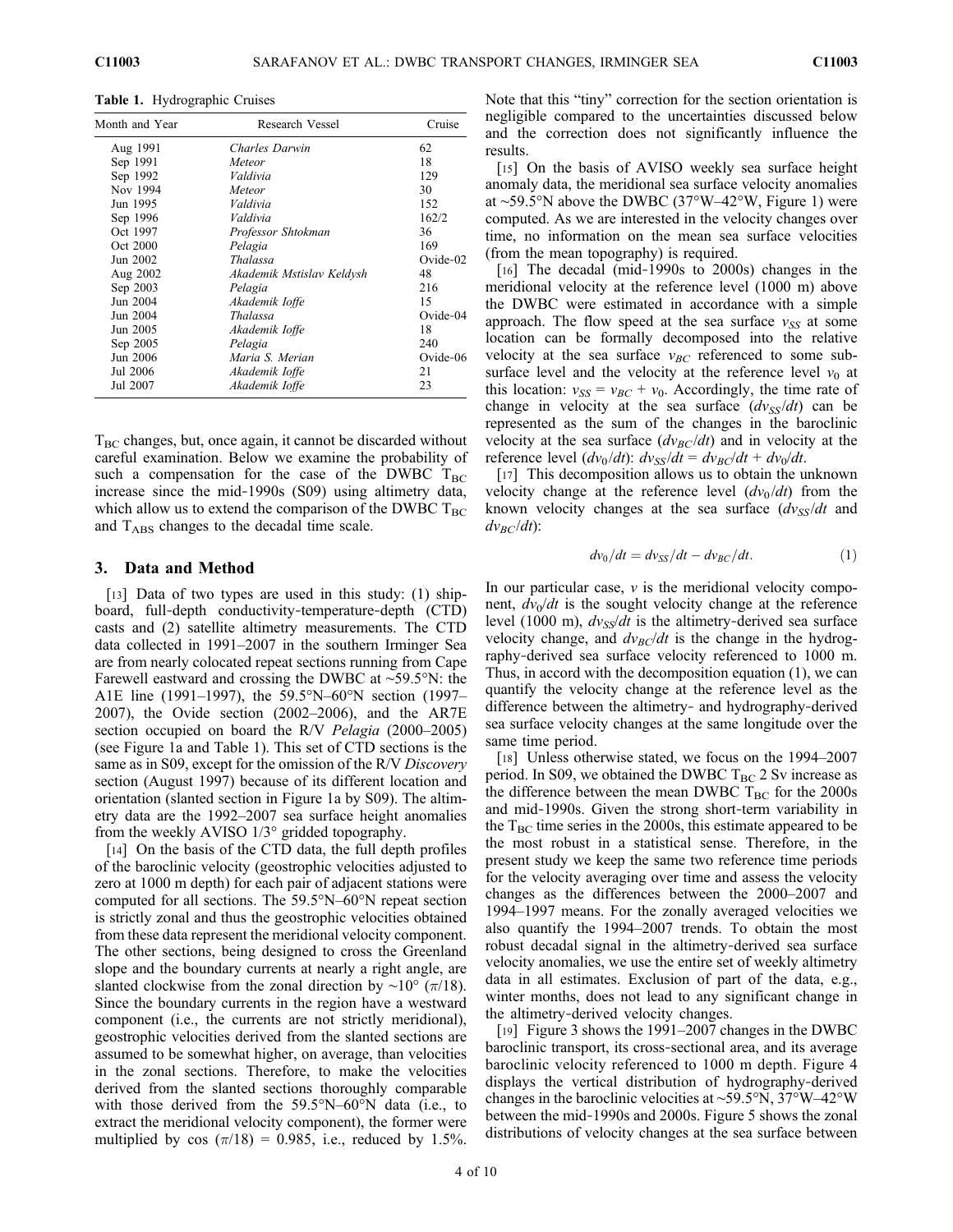

Figure 3. The 1991–2007 anomalies of the DWBC (a) baroclinic transport (referenced to 1000 m depth), (b) cross‐sectional area and (c) average baroclinic velocity. Based on the estimates reported by S09 (see Figure 2a of S09). Anomalies are percentages of the corresponding 1994–1997 mean values, so that the mean anomaly for the mid-1990s is equal to zero. The average DWBC baroclinic velocity for each section was obtained by dividing the DWBC baroclinic transport in the section by the DWBC crosssectional area. The mean anomalies for the mid-1990s (1994–1997) and 2000s (2000–2007) periods are plotted as blue and red lines, respectively. The light blue and pink shaded bars indicate  $\pm 1$  standard error of the mean. The variable p is the Student's t test based probability that the obtained differences between the means are due to chance alone (i.e., the "null" hypothesis is that the differences are actually zero).



Figure 4. (a) The differences between the 2000s (2000–2007) and mid-1990s (1994–1997) means of the baroclinic velocities (cm s−<sup>1</sup> ) referenced to 1000 m depth in the Irminger Sea for the DWBC longitudinal range (37°W–42°W) at ∼59.5°N. Positive values indicate stronger southward flow. The gray dotted lines denote the 1994–2007 mean positions of the isopycnals separating the water mass density classes: the Labrador Sea Water (27.72 <  $\sigma_0$  < 27.80), Iceland-Scotland Overflow-derived Water (27.80 <  $\sigma_0$  < 27.88) and Denmark Strait Overflow Water ( $\sigma_0$  > 27.88). (b) Vertical distribution of the zonally averaged differences shown in Figure 4a (green curve) and their mean uncertainties (light green shading).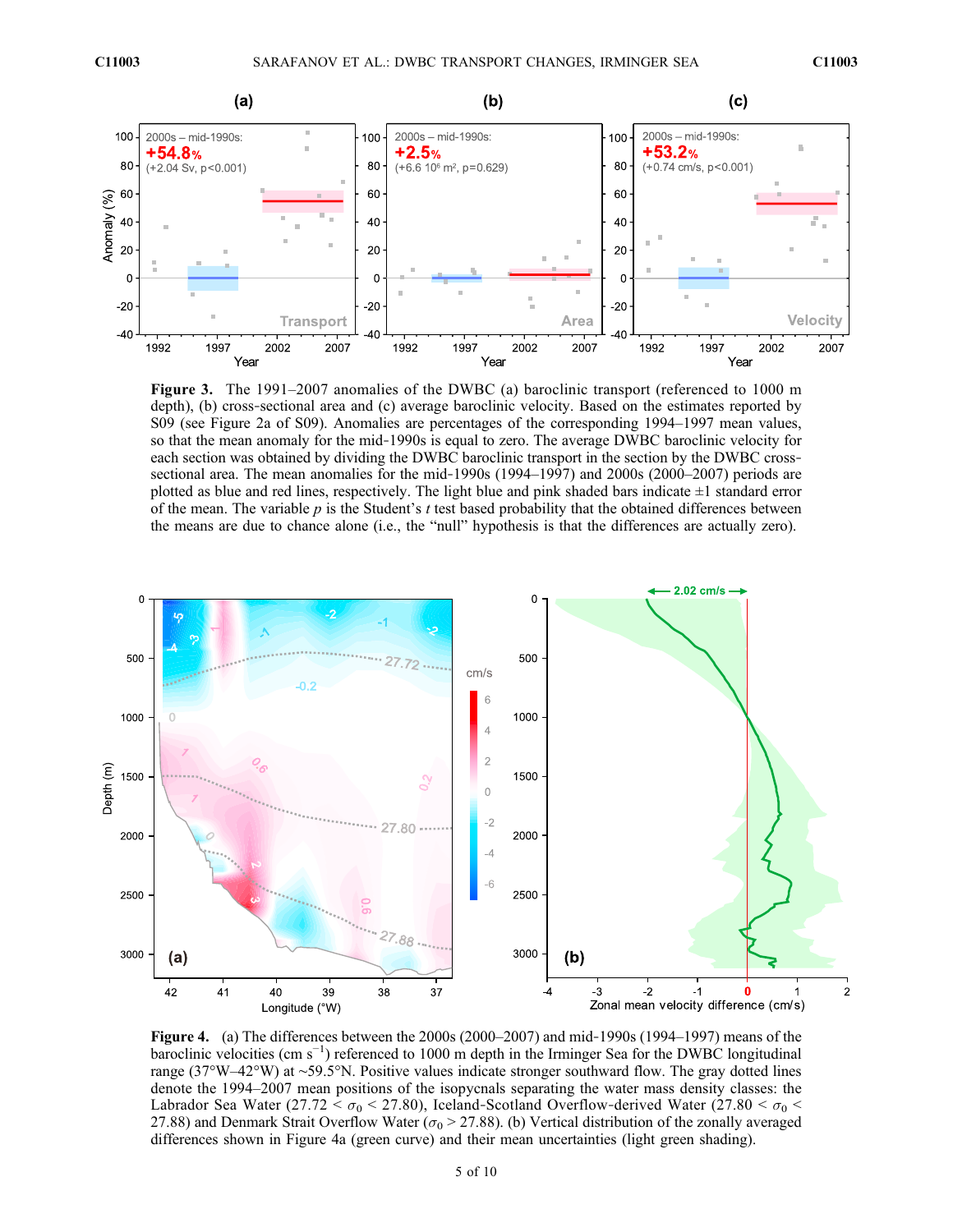

Figure 5. The differences between the 2000s (2000–2007) and mid‐1990s (1994–1997) means of the meridional velocity (v, cm s<sup>-1</sup>) at ~59.5°N in the Irminger Sea as a function of longitude for (a) the sea surface hydrography-derived baroclinic  $v$  referenced to 1000 m, (b) the altimetry-derived geostrophic  $v$ , and (c)  $v$  at 1000 m obtained in line with the decomposition equation (1). Positive differences indicate "southward" increments of  $v$ . The standard errors of the differences at each longitude are the green shadings. The light green vertical stripes mark longitudes where the differences are statistically nonzero at the 95% confidence level. Dashed horizontal lines denote the zonal mean values.

the mid‐1990s and 2000s, as derived from hydrography and altimetry, along with the inferred velocity changes at 1000 m depth in the DWBC longitudinal range (37°W–42°W, Figure 1b). Figure 6 displays the time series of the sea surface velocity anomalies, zonally averaged over the 37° W–42°W range, and the inferred change in the zonal mean velocity at 1000 m. (The sign convention is that positive velocities are southward.)

[20] When averaging over time, the uncertainties (standard errors)  $\sigma_{\rm m}$  of the mean values are determined as (standard errors)  $\sigma_{\rm m}$  of the mean values are determined as  $\sigma_{\rm m} = \sigma/\sqrt{N-1}$ , where  $\sigma$  is the standard deviation and N is the number of statistically independent observations. The hydrographic sections are repeated (bi‐) annually, and the hydrography-derived time series show no significant autocorrelation. So, those observations are independent in a statistical sense. The integral time scale estimated for the altimetry‐derived meridional v anomalies at individual longitudes between 37°W and 42°W at ∼59.5°N is very close to 1.0 weeks, in agreement with direct current measurements in the region. Indeed, a current meter mooring deployed at 59.65°N, 41.80°W shows integral time scales of ∼7 days at 200 m depth (N. Daniault, personal communication, 2009). For the altimetry-derived  $\nu$  anomalies zonally averaged over the 37°W–42°W range, the integral time scale is 3.2 weeks. Accordingly, for the hydrographic data and altimetry-derived  $v$  anomalies at individual longitudes,  $N$  is equal to the sample size; for the zonally averaged altimetry‐ derived  $\nu$  anomalies,  $N$  is obtained by dividing the number of weekly values by 3.2.

[21] Uncertainties in the differences between the means are obtained as the square root of the sum of the squared standard errors of the means. The statistical significances of the magnitudes (Figures 3 and 5) and signs (Figure 6) of the differences and trends were assessed using a Student's t test. The hypotheses tested in each case are defined in captions for Figures 3, 5, and 6.

# 4. Increase in the DWBC Baroclinic Velocity Since the mid‐1990s

[22] Following B98 and Kieke and Rhein [2006], in S09 we have defined the DWBC as the southwestward flow of deep waters denser than  $\sigma_0 = 27.80$ . To estimate the DWBC  $T_{BC}$ , a zonal integration was performed from the East Greenland slope to the middle of the Irminger Basin (∼37°W at ∼59.5°N). On average, this zonal integration limit corresponds to the maximum of the zonally accumulated  $T_{BC}$  in the  $\sigma_0$  > 27.80 layer (Figure 1b). In all cases, baroclinic eddies at the eastern integration limit (∼37°W) were entirely included or excluded (see the method section by B98 for details). At such definition, the DWBC  $T_{BC}$  may change because of changes (1) in the baroclinic velocities referenced to zero at 1000 m and (2) in the area of the DWBC stratum intersected by the sections. Therefore, it is essential to examine whether and to what extent the DWBC  $T_{BC}$  increase between the mid‐1990s and 2000s (+2 Sv, S09) was associated with an increase in the baroclinic velocities of the deep water flow or with an increase in the DWBC area (i.e., in the volumes of waters ascribed to the DWBC).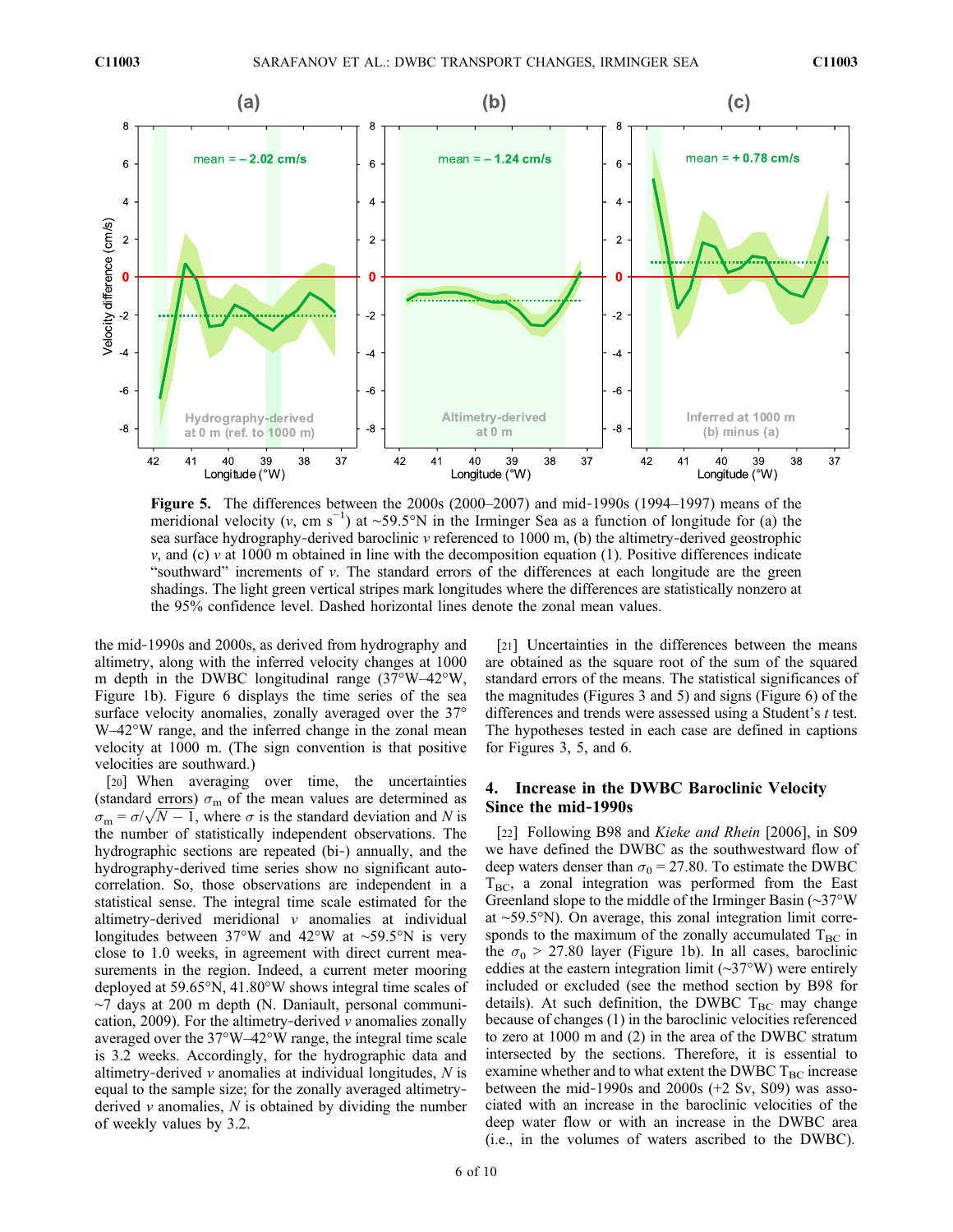

Figure 6. (a) The 1991–2007 anomalies in the zonal mean sea surface meridional velocity (v, cm s<sup>-1</sup>) referenced to 1000 m depth as derived from the hydrographic data for the 37°W–42°W longitudinal range at ∼59.5°N. (b) The 1992–2007 zonal mean sea surface v anomalies derived from the altimetry data. (c) The change in the zonal mean  $v$  at 1000 m depth obtained in line with the decomposition equation (1). In Figures 6a and 6b, the mean v anomalies for the mid-1990s (1994–1997), 2000s (2000–2007), and the 1994–2007 trends are plotted as blue, red, and black lines, respectively; the light blue and pink bars indicate  $\pm 1$  standard error of the mean. In Figure 6c, the inferred v change at 1000 m and the associated uncertainties are visualized with the same color convention as in Figures 6a and 6b. The variable  $p$  is the Student's t test based probability that the actual velocity changes between the mid-1990s and 2000s have signs opposite to the obtained ones.

[23] Figure 3 shows that the DWBC  $T_{BC}$  increase (+55%) of the mean  $T_{BC}$  for the mid-1990s) occurred almost solely because of the increase in the mean DWBC baroclinic velocity (+53%), while the DWBC cross‐sectional area did not significantly change (+2.5%, significant at less than a 40% level). The mean baroclinic velocity of the DWBC increased between the mid‐1990s (1994–1997) and 2000s  $(2000-2007)$  by 0.74 cm s<sup>-1</sup>; this increase, as well as the resulting DWBC transport increase of 2 Sv reported by S09, is significant at the 99.9% confidence level.

[24] The increase in the DWBC baroclinic velocity is also evident from the differences in the baroclinic velocities at ∼59.5°N (Figure 4). The zonal mean change in the baroclinic velocity profiles (Figure 4b) shows generally stronger southward baroclinic flow below the reference level (1000 m) in the 2000s. It is noteworthy that the distribution of the velocity differences in the boundary current (Figure 4a) is barely significant, as the differences are close to or less than the associated uncertainties (Figure 4b). The increase in the mean baroclinic velocity of the DWBC is nonetheless highly significant (Figure 3c), as the signal‐to‐noise ratio for the velocity averaged over the density and longitudinal ranges of the DWBC ( $\sigma_0$  > 27.80, ~37°W–42°W) is much higher than at any particular location in the DWBC.

#### 5. Velocity Changes Above the DWBC

#### 5.1. Zonal Distribution

[25] Estimating the mid-1990s to 2000s change in the DWBC transport that is unaccounted for by the baroclinic transport analysis of S09 requires quantification of the zonal distribution of the velocity changes at the reference level.

[26] Figure 5 displays the zonal distributions of velocity changes at the sea surface and those at the 1000 m depth obtained in line with the decomposition equation (1). Figures 5a and 5b show that both the altimetry‐derived velocities and the hydrography‐derived baroclinic velocities at the sea surface have decreased since the mid‐1990s, consistent with the decline of the subpolar gyre strength [Häkkinen and Rhines, 2004]. The average magnitude of the altimetry-derived velocity decrease  $(-1.24 \text{ cm s}^{-1}, \text{Figure 5b})$ is close to that of the 1992–2002 sea surface velocity trend for this location, as reported by Häkkinen and Rhines [2004, Figure 2]. The decrease in the hydrography‐derived baroclinic sea surface velocities (Figure 5a) is larger than that obtained from the altimetry data (Figure 5b) for most of the longitudinal range, indicating that the velocity change at the reference level above the DWBC is generally positive (i.e., southward). On average, the southward velocity at 1000 m increased by 0.78 cm  $s^{-1}$  (Figure 5c).

[27] However, unlike the altimetry-derived velocity changes, the hydrography‐derived velocity changes and the inferred changes at the reference level are not significant at the 95% confidence level, except at ∼42°W and ∼39°W at the sea surface and ∼42°W at 1000 m (Figures 5a and 5c). The two peaks in the zonal distribution of the hydrography‐ derived velocity changes, at ∼41°W and ∼42°W (Figure 5a), result primarily from eddy‐like structures in two of the four sections in the mid-1990s (1994 R/V Meteor and 1997 R/V Professor Shtokman), i.e., the peaks can be attributed to a strong local variability affecting the 1994–1997 mean velocity structure. Similar eddy‐related signals in the weekly altimetry data are effectively filtered by averaging over time, resulting in the robust smooth pattern of differences between the 2000s and mid‐1990s (Figure 5b).

[28] The velocity changes at the reference level at individual longitudes (Figure 5c) are, on average, significant only at the 59% level. Thus, the effort to obtain the zonal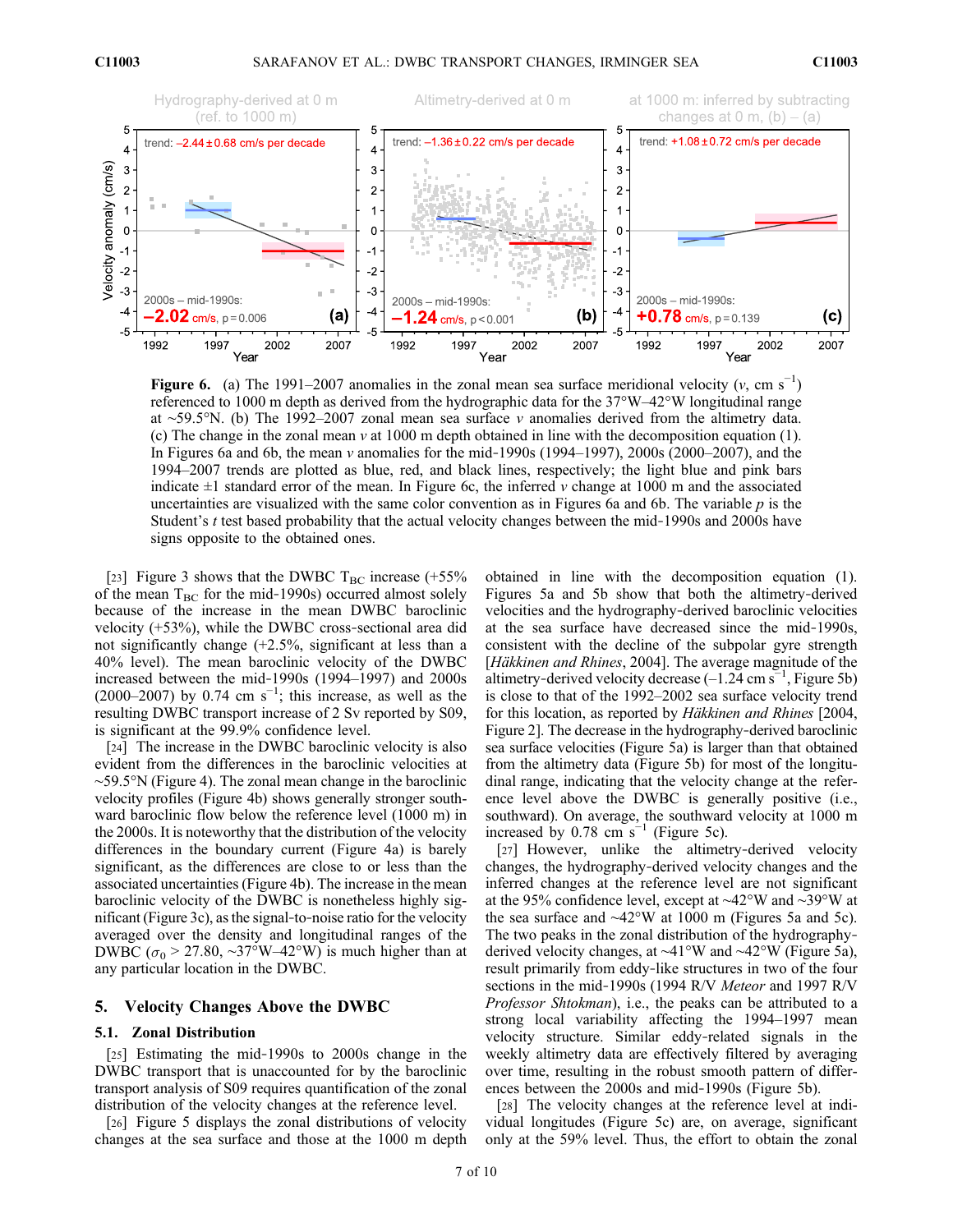distribution of velocity changes at 1000 m depth above the DWBC is not successful. This is not surprising, as the magnitude of the long-term velocity change ("signal") at the intermediate depths at any particular longitude was expected to be low compared to the short‐term upper ocean variability ("noise").

[29] The problem of the low significance of the obtained result cannot be solved by "increasing" the magnitude of the referenced velocity changes at the sea surface by means of choosing a deeper reference level. Figure 4b shows that at 1500 m, the deepest reference level that can reasonably be chosen for the DWBC, the zonal mean baroclinic velocity increment is +0.5 cm  $s^{-1}$ , with a mean uncertainty of  $\pm 0.5$  cm s<sup>-1</sup>. If the 1500 m depth is chosen as a reference level, the decrease in the hydrography‐derived referenced velocities at the sea surface will be  $-2.5$  cm s<sup>-1</sup>, and the resulting velocity increase at the reference level  $(+1.3 \text{ cm s}^{-1})$ will be, on average, significant at the ∼66% level. Thus, no intermediate level exists at which zonal distribution of the mid‐1990s to 2000s velocity changes would be significant.

[30] It is also noteworthy that the problem cannot be feasibly solved by increasing the number of hydrographic sections used in the analysis. The uncertainties (standard errors) of the velocity changes at the reference level (Figure 5c) are, on average, roughly 2 times larger than the magnitudes of these changes. The errors result primarily from the high uncertainties in the sea surface baroclinic velocity changes derived from the hydrographic data (Figure 5a). Therefore, the mean standard error of the hydrography‐ derived sea surface velocity changes would have to be reduced by at least a factor of 4 to obtain a velocity change at 1000 m which is significant at the 95% level. Consequently, ∼16 times as many hydrographic sections would be needed (as the error is inversely related to the square root of the observation number), assuming that the standard deviation of the sea surface velocities will not substantially decrease with the increase in the number of sections used. In other words, the hydrographic measurements would have to be carried out every 2–3 weeks. Direct current measurements in each cruise and mooring deployment are certainly a better solution.

## 5.2. Changes in the Zonal Mean Velocities

[31] More robust estimates can be derived for the changes in the zonally averaged velocities above the DWBC. Passing to the zonal mean values, we reduce the "noise," thereby increasing the significance of the estimates, but lose the (barely significant) information on the zonal structure of the velocity changes needed to strictly quantify the DWBC transport change associated with the velocity changes at the reference level.

[32] The time series of the zonally averaged altimetry- and hydrography‐derived surface velocity anomalies and the inferred 2000s to mid‐1990s difference and 1994–2007 trend in the average velocity at 1000 m above the DWBC are shown in Figure 6. Unlike the zonal distribution of the baroclinic velocity changes (Figure 5a), the decrease in the zonally averaged baroclinic velocities at the sea surface  $(-2.02 \text{ cm s}^{-1})$ , Figure 6a) is significant at the 99% confidence level. The sea surface velocity decrease derived from altimetry  $(-1.24 \text{ cm s}^{-1}$ , Figure 6b) is significant at the 99.9% level.

6. Longer‐Term Changes in the DWBC Transport, 1980s to 2000s

[36] Using the altimetry data, we inferred the increase in the average southward velocity at 1000 m depth above the DWBC and hence the consistency of the DWBC baroclinic and absolute transport changes southeast of Cape Farewell between the mid‐1990s and 2000s. The absence of pre‐ 1990s long‐term sea level measurements from space limits our ability to examine the robustness of the relationship between the decadal changes in the DWBC baroclinic and absolute transports for the earlier decades. Although the estimates of the pre‐1990s changes in the DWBC absolute

[33] The "resulting" zonal mean velocity change at 1000 m depth between the mid-1990s and 2000s  $(+0.78 \text{ cm s}^{-1})$ , Figure 6c) is significantly positive at the 86.1% confidence level. The inferred 1994–2007 velocity trend at 1000 m  $(+1.08 \pm 0.7 \text{ cm s}^{-1})$  per decade) is significantly positive at the 93% level. As noted in section 3, we prefer to rely on the results obtained from the differences between the 2000s and mid‐1990s means (rather than on the trends), in order to be consistent with S09. The 86.1% level is lower than the usually defined lowest appropriate level of confidence (90%), but the probability that the velocity at 1000 m decreased is only 13.9%. Consequently, the DWBC transport increase since the mid-1990s associated with the velocity change at the reference level is 6.2 times more probable than its decrease.

[34] As shown in section 4, the 2 Sv increase in the DWBC baroclinic transport (referenced to 1000 m) which occurred between the mid‐1990s and 2000s was due to an increase of 0.74 cm  $s^{-1}$  in the southward baroclinic velocity averaged over the DWBC. A decrease of the southward velocity of the same magnitude at the reference level (1000 m) would compensate for the increase in the DWBC baroclinic transport. There is a probability of 97.1% that either the average southward velocity at 1000 m increased or the velocity decrease at 1000 m was less than  $0.74 \text{ cm s}^{-1}$ . Hence, the probability that the DWBC absolute transport *did* increase is 97.1%.

[35] Since the DWBC stratum ( $\sigma_0 > 27.80$ ) thickness varies with longitude (it increases eastward from zero at ∼42°W to more than 1000 m at ∼37°W, see Figure 4a), the DWBC transport change associated with velocity changes at the reference level depends strongly on the zonal distribution of these changes. Therefore, in the absence of statistically reliable information on this distribution, it is impossible to quantify the DWBC transport increase associated with the inferred change in the reference velocity. It is, however, interesting to speculate on its probable magnitude. This magnitude ranges between  $+1.3$  Sv and  $+2.2$  Sv; the lower value is obtained on the assumption that the zonal distribution of velocity changes at 1000 m  $(+0.78 \text{ cm s}^{-1}$  on average) is as shown in Figure 5c, and the higher value is obtained on the assumption that the velocity change at 1000 m is evenly distributed above the DWBC. Given the DWBC baroclinic transport increase of 2 Sv, the net ("baroclinic" plus "barotropic") change in the DWBC transport in the southern Irminger Sea between the mid-1990s and 2000s might be somewhere around +3–4 Sv. We emphasize that the assumptions made do not allow this range to be treated otherwise than as a very tentative one.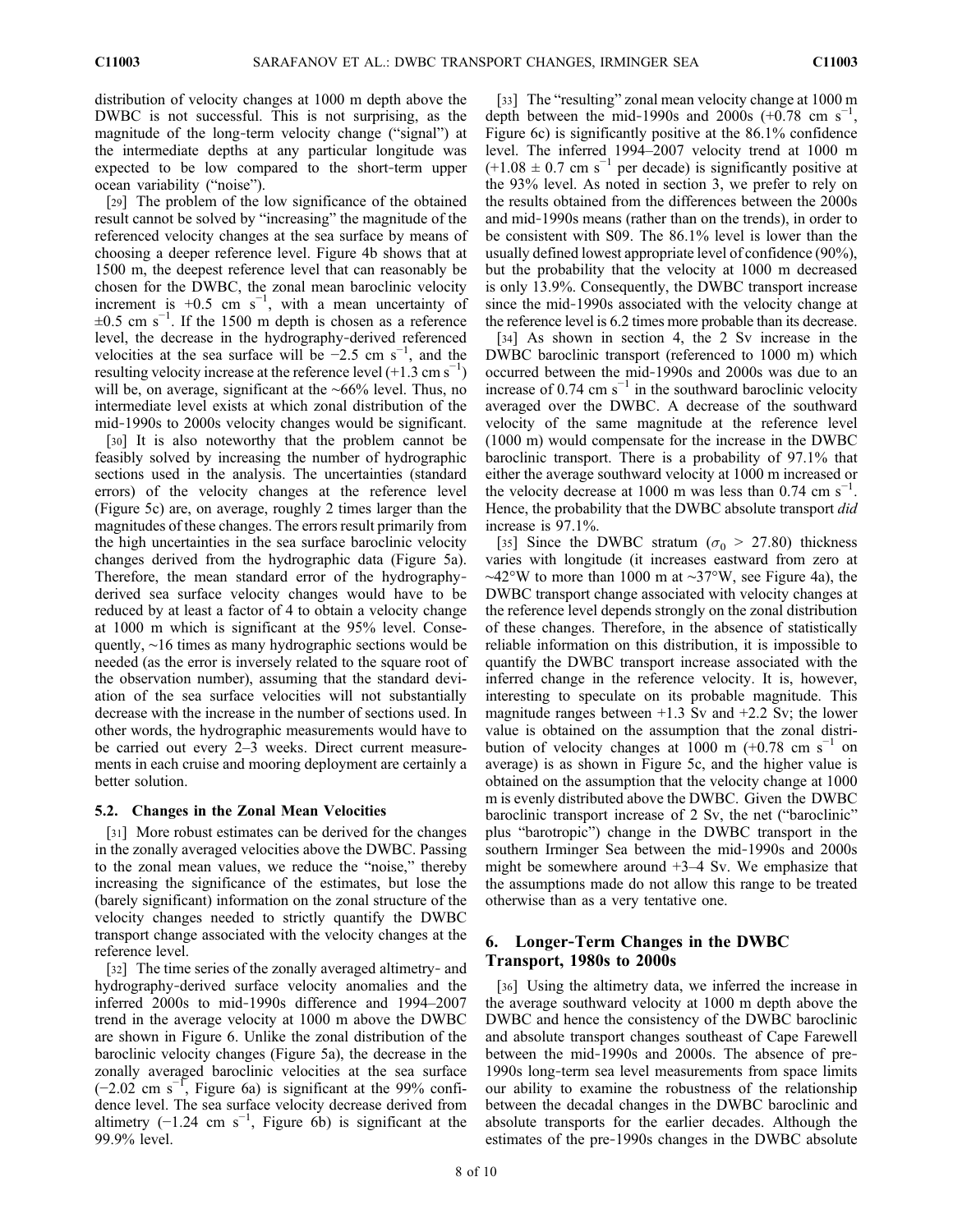

Figure 7. Anomalies of the DWBC baroclinic transport at Cape Farewell (pink), after B98 and S09; LSW layer (34.62  $\leq$  $\sigma_1$ ,  $\leq$  34.72) thickness in the Labrador Sea interior (blue), a proxy of the convection intensity [after Curry et al. [1998; S09]; the upper ocean (0–800 m) salinity in the Rockall Trough (orange) [after Holliday et al., 2008]; the first principal component of the altimetry‐derived sea surface heights in the northern North Atlantic (green), an index of the subpolar gyre strength [after Häkkinen and Rhines, 2009]. The anomalies are converted to a common dimensionless scale by normalizing by their standard deviations. Note the reversed right axes. The time periods characterized by a reduced LSW thickness, high DWBC baroclinic transport, weak subpolar gyre, and increased salinity in the Rockall Trough are shaded gray.

transport are hindered by the lack of data, one argument for the existence of the decadal signal in these changes (predicted by the baroclinic transport variability) can be put forward.

[37] As demonstrated in S09, the DWBC baroclinic transport in the Irminger Sea is negatively correlated with thickness of the Labrador Sea Water (LSW) in the Labrador Sea: a proxy of the LSW production rate. The DWBC transport increase since the mid‐1990s was associated with the decrease in the LSW production. At the same time, the subpolar gyre weakened and contracted, and this is also

thought to be associated with the decrease in the LSW production, which is one of the drivers for the cyclonic gyre circulation [e.g., Bersch et al., 2007; Häkkinen and Rhines, 2004]. Weakening and contraction of the gyre, in turn, resulted in the rapid salinity increase at the upper‐ocean and intermediate levels in the Iceland basin and Rockall Trough [Bersch et al., 2007; Holliday et al., 2008; Thierry et al., 2008; Sarafanov et al., 2008]. Conversely, the DWBC baroclinic transport decrease between the early 1980s and early 1990s to mid‐1990s was accompanied by the increase in the LSW production and decrease in the upper‐ocean salinity in the Rockall Trough (an indication of the subpolar gyre eastward expansion, as discussed by Bersch [2002]).

[38] The described coherent changes are illustrated in Figure 7 by the time series of anomalies of the DWBC baroclinic transport (B98, S09), LSW thickness (S09), upper-ocean salinity in the Rockall Trough [Holliday et al., 2008], and the subpolar gyre strength index by Häkkinen and Rhines [2004]. It is noteworthy that the gyre index and salinity in the Rockall Trough show consistent behavior even on an interannual time scale. In general, Figure 7 suggests that the four phenomena: decadal changes in the (1) intensity of deep convection in the Labrador Sea, (2) strength and zonal extension of the subpolar gyre, (3) upper‐ocean hydrographic conditions in the northeast North Atlantic, and (4) DWBC transport, are linked, representing a complex coherent oceanic response to the decadal variability of the surface forcing.

[39] This apparent linkage deserves a dedicated investigation that is beyond the scope of this paper. We suggest that the coherence in the above changes is an indication, though tentative and indirect, of the existence of a pronounced decadal signal in the DWBC absolute transport variability since the late 1970s, as the proxy (or at least the constituent) of this signal, the decadal variability of the baroclinic transport, fits changes observed in reality. In other words, if the decadal variability of the DWBC baroclinic transport at Cape Farewell is qualitatively representative of the DWBC absolute transport changes (as inferred herein for the 1994–2007 period), the latter would be consistent with the general pattern of the recent decadal hydrographic and circulation changes in the northern North Atlantic.

#### 7. Conclusion

[40] The 2 Sv increase in the DWBC baroclinic transport referenced to 1000 m depth reported by S09 together with the present estimates of the velocity changes at this depth allow us to conclude that the DWBC absolute transport at Cape Farewell has almost certainly increased since the mid‐ 1990s (1994–1997). We find an 86% probability that the southward velocity at 1000 m above the DWBC was stronger in the 2000s (2000–2007) than in the mid‐1990s (on average by +0.78 cm s<sup>-1</sup>) and hence the probability that the DWBC transport increased by more than 2 Sv (S09) is ∼6 times higher than the probability that the transport increase was less than 2 Sv.

[41] The most important result, significant at the 97% level, is that the DWBC absolute transport did increase after the 1994–1997 period, as was suggested by the baroclinic transport analysis. Consequently, the decline of the upper‐ ocean circulation in the northern North Atlantic since the